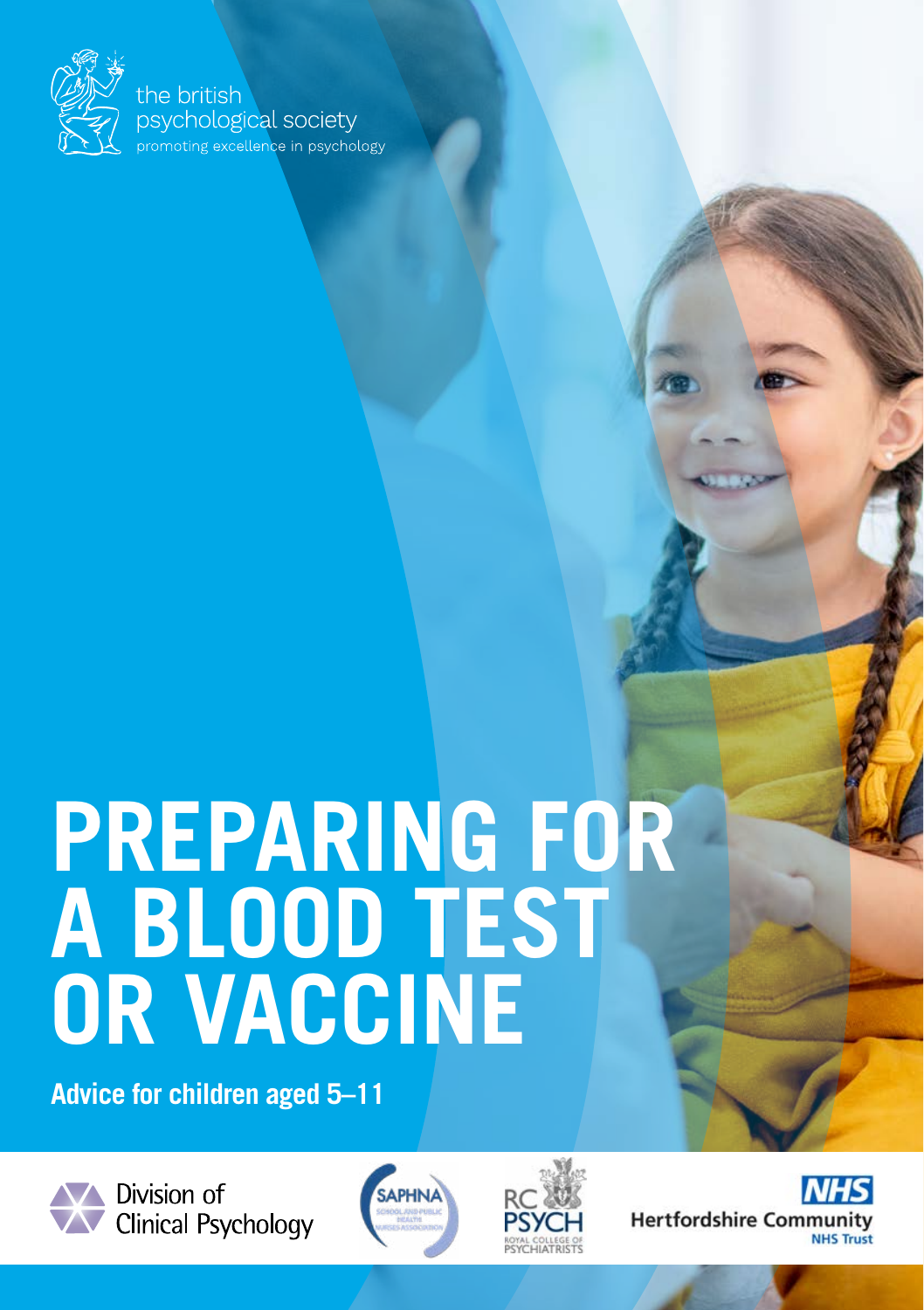**THIS DOCUMENT IS FOR CHILDREN AGED 5 TO 11, BUT IT IS RECOMMENDED THAT PARENTS AND CARERS TRY TO SUPPORT CHILDREN AND YOUNG PEOPLE WITH THIS INFORMATION**

**YOU ARE GOING TO HAVE A VACCINE OR BLOOD TEST. THIS LEAFLET HAS SOME IDEAS TO HELP YOUR APPOINTMENT TO GO AS WELL AS POSSIBLE.**

**YOU CAN ASK A PARENT OR CARER TO HELP YOU TO COMPLETE THIS PLAN.** 

> **We'll be talking about grown-ups, but really we mean anyone who is looking after you. This might be a mum or dad, a foster mum or dad, a grandparent, or someone else.**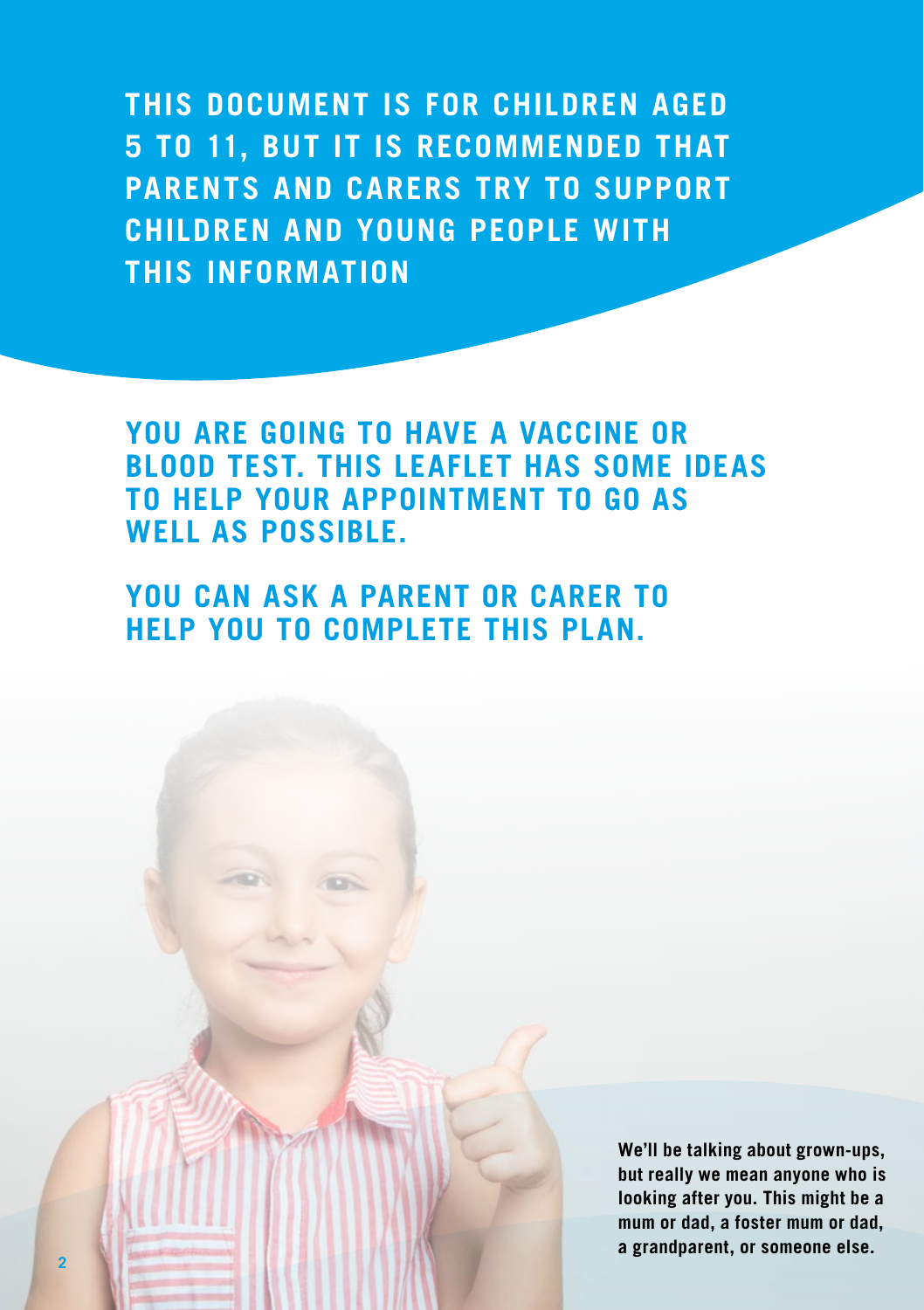# **MY PLAN**

## **My name is:**

## **Who will bring me**

The grown-up who will come into the clinic with me is:

#### **My favourite position**

My grown-up will help me decide my position.

- $\Box$  I would like to sit upright
- $\Box$  I would like to lie down

### **Keeping my arm still**

- $\Box$  I would like to keep my own arm still
- $\Box$  I would like my grown-up to help me keep my arm still

## **Where I will sit**

- $\overline{\phantom{a}}$  I would like to sit on my own seat
- I would like to sit on my grown-up's knee

## **What I will bring**

This is what I would like to bring in with me:

# **Will I look?**

 $\Box$  I want to look  $\Box$  I don't want to look

# **Which arm will I choose?**

| еτ |  |
|----|--|
|----|--|

 $\Box$  Right

#### **If my clinic has numbing cream, would I like it?**

 $\Box$  Yes  $\Box$  No

### **What will happen?**

I have chatted to my grown-up, and I know why I'm having the blood test or vaccine, where I will go and when, who will be there, and what will happen (e.g. the feeling of a pinch or scratch). I know it is ok to cry or scream or shout.

 $\Box$  Yes  $\Box$  No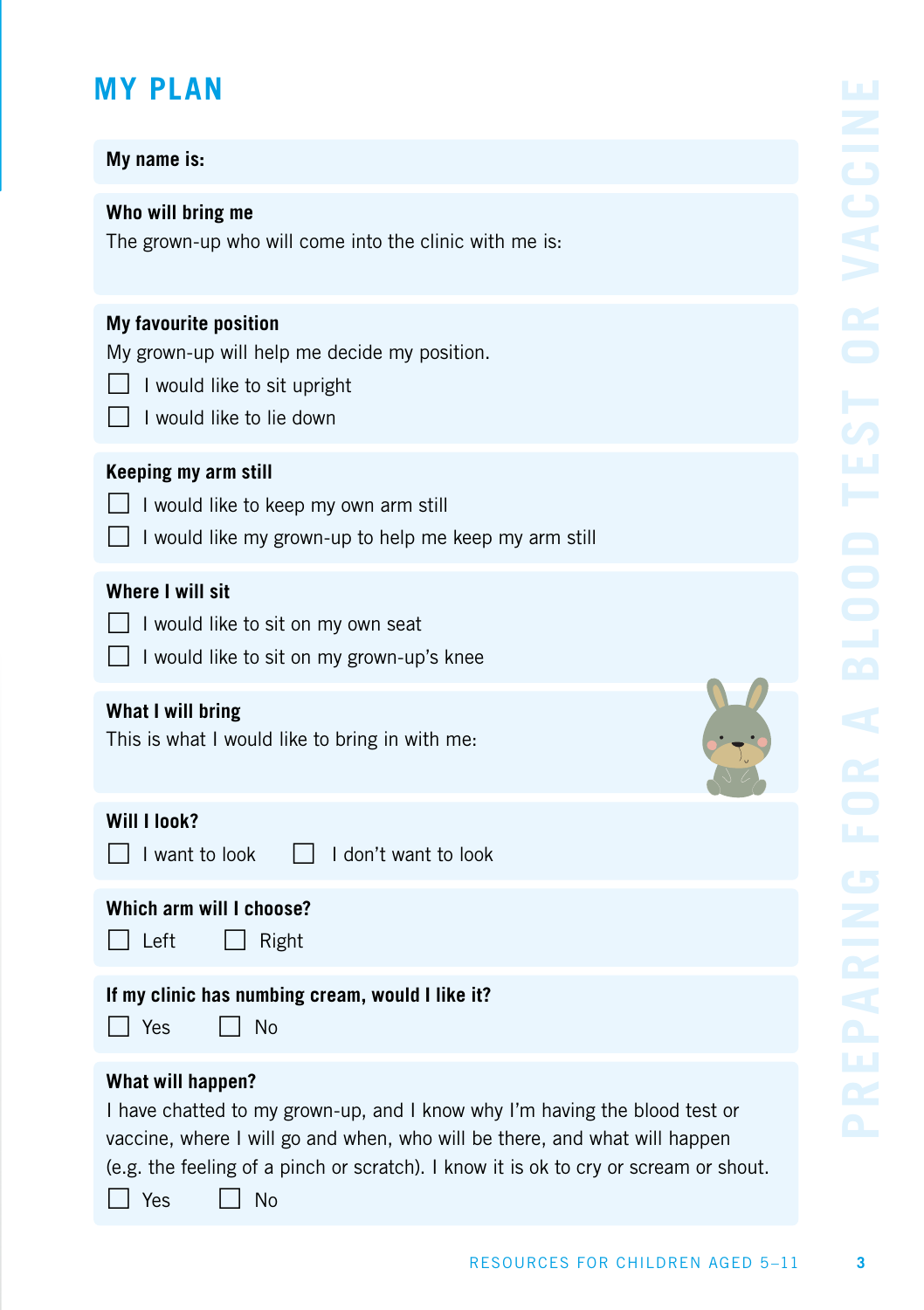# **HOW CAN MY GROWN-UP HELP ME?**

Which technique would I like my grown-up to help me with.

| Tense-Relax exercise?<br>$\Box$ Yes $\Box$ No                     |
|-------------------------------------------------------------------|
| Deep, slow 'Tummy breathing'?<br>$\Box$ Yes $\Box$ No             |
| My favourite place?<br>$\Box$ Yes $\Box$ No                       |
| Look at what I can see out of the<br>window? $\Box$ Yes $\Box$ No |
| I-spy?<br>$\Box$ Yes<br>$\Box$ No                                 |
| <b>Blow bubbles?</b><br>$\Box$ Yes $\Box$ No                      |
| Have my grown-up to stroke my arm?<br>$\Box$ Yes $\Box$ No        |
| Talk about fun times and loved ones?<br>$\Box$ Yes<br>$\Box$ No   |
| Other idea?<br>$\Box$ Yes<br>$\Box$ No<br>What idea?(Sing, music) |
| This is what I would like to do after                             |



**my appointment:**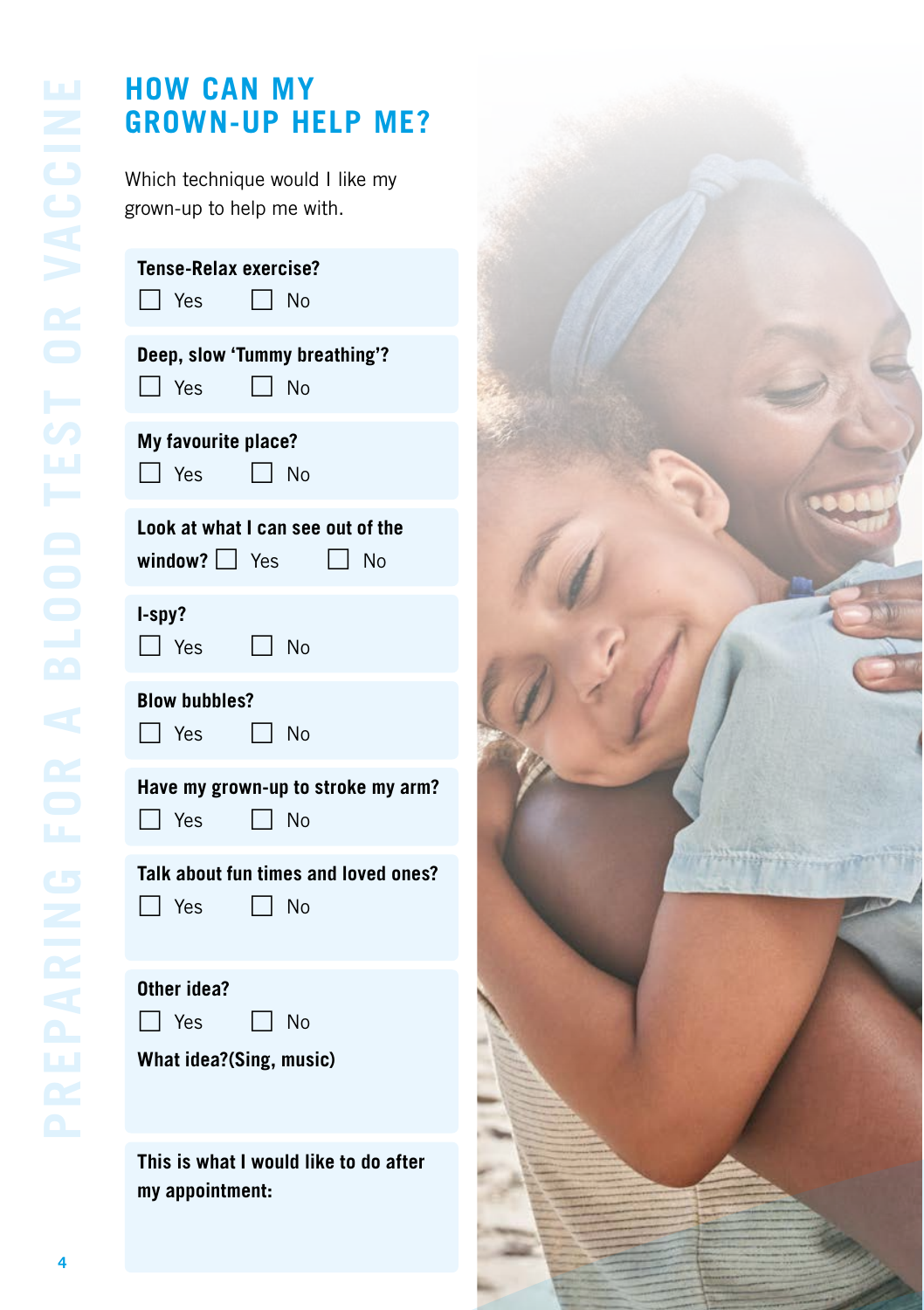# **EXERCISES TO PRACTICE**

Try to do these twice daily for up to 10 minutes, in the days before your appointment.

## **The Tense-Relax exercise**

Tense leg muscles for 15 seconds, and then relax for 15 seconds. Do the same for your upper body, but keep arms and head relaxed. Repeat until feeling warmer in your face.

## **Deep, slow, 'Tummy breathing'**

Sit comfortably. Take slow, deep breaths.

- In for 4, while the air goes into your lungs and your tummy goes out.
- Pause for 4.
- $-$  Out for  $\Lambda$
- Pause for 4. Repeat…

### **My favourite place**

Imagine your favourite place. What can you see, hear, smell, taste and touch there?

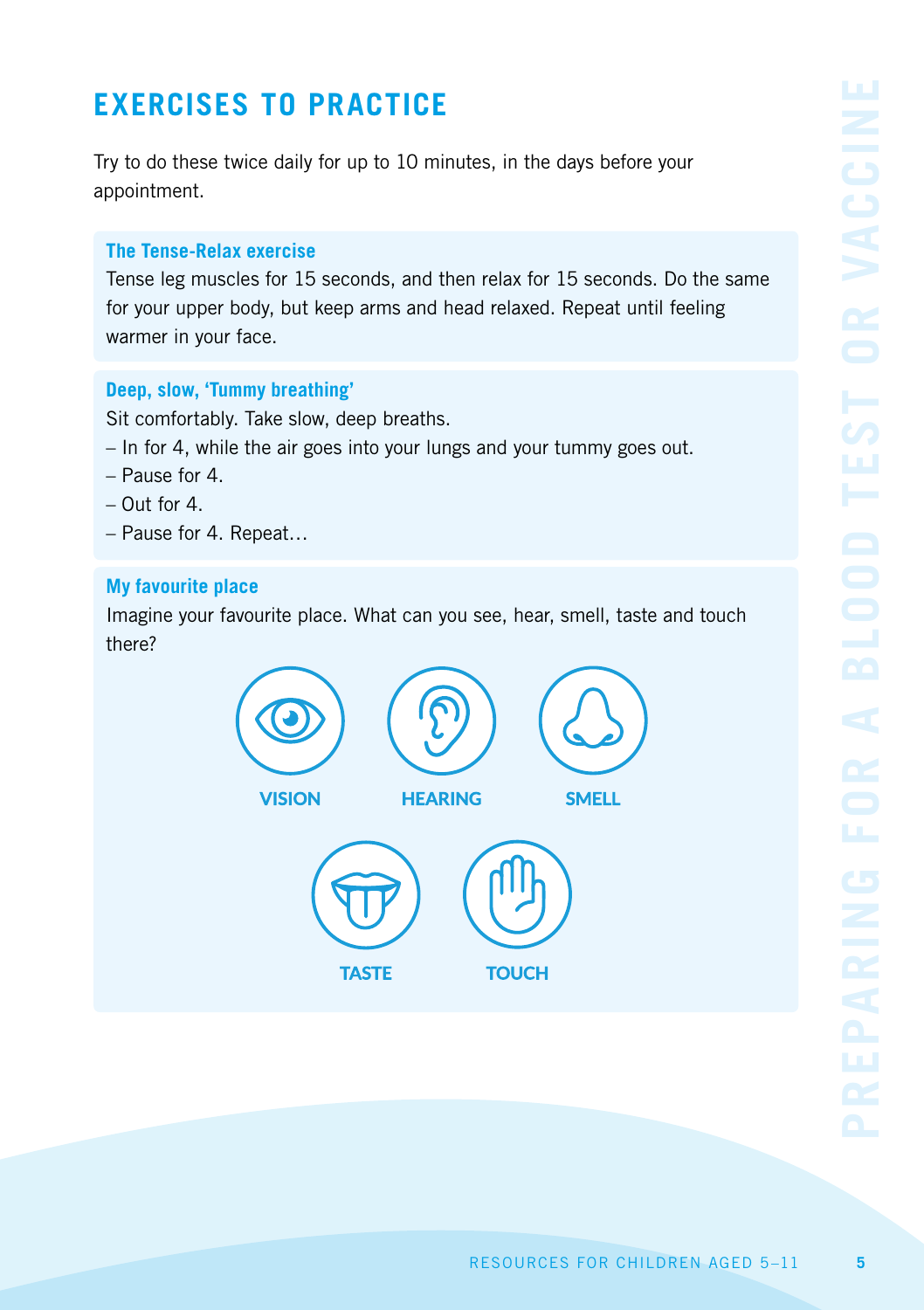# **AUTHORS**

The authors have written this document on behalf of the Division of Clinical Psychology (DCP), one of the divisions of the British Psychological Society (BPS). The DCP works closely with a number of organisations including the NHS, across disciplines, the government, and multiple professional bodies and groups in the voluntary sector, to promote and develop clinical psychology as a body of knowledge and skills.

These leaflets intend to provide a preventative resource for everyone, as well as support for those who have a needle phobia, defined as avoiding the procedure itself, (Orenius & Sailus, 2018).

# **LEAD AUTHOR**

Fiona Mack**ay,** Clinical Associate in Applied Psychology (Children and Young People)/Public Health and Wellbeing Development Officer. The Edinburgh Practice/ Luton Borough Council. The Scottish Representative for the BPS's Public Health and Prevention Task Force. Representative on the DCP Scotland Committee.

# **SECOND AUTHOR**

Professor Nicola Doherty, Consultant Lead Clinical Psychologist/Visiting Professor. Paediatric Psychology Service/Ulster University Western Trust. Committee Member of the Faculty of Children and Young People, BPS. Chair of The Paediatric Psychology Network.

# **ACKNOWLEDGEMENT OF COLLABORATIVE SUPPORT**

Dr Helen Griffiths, Consultant Clinical Psychologist, Children's Psychological Medicine, Oxford University Hospital. Chair of The Faculty of Children and Young People, BPS.

Dr Tony Wainwright, Consultant Clinical Psychologist. Co-chair of BPS Public Health and Prevention Sub-Committee.

Noreen Hussain, Podiatrist, Luton Borough Council.